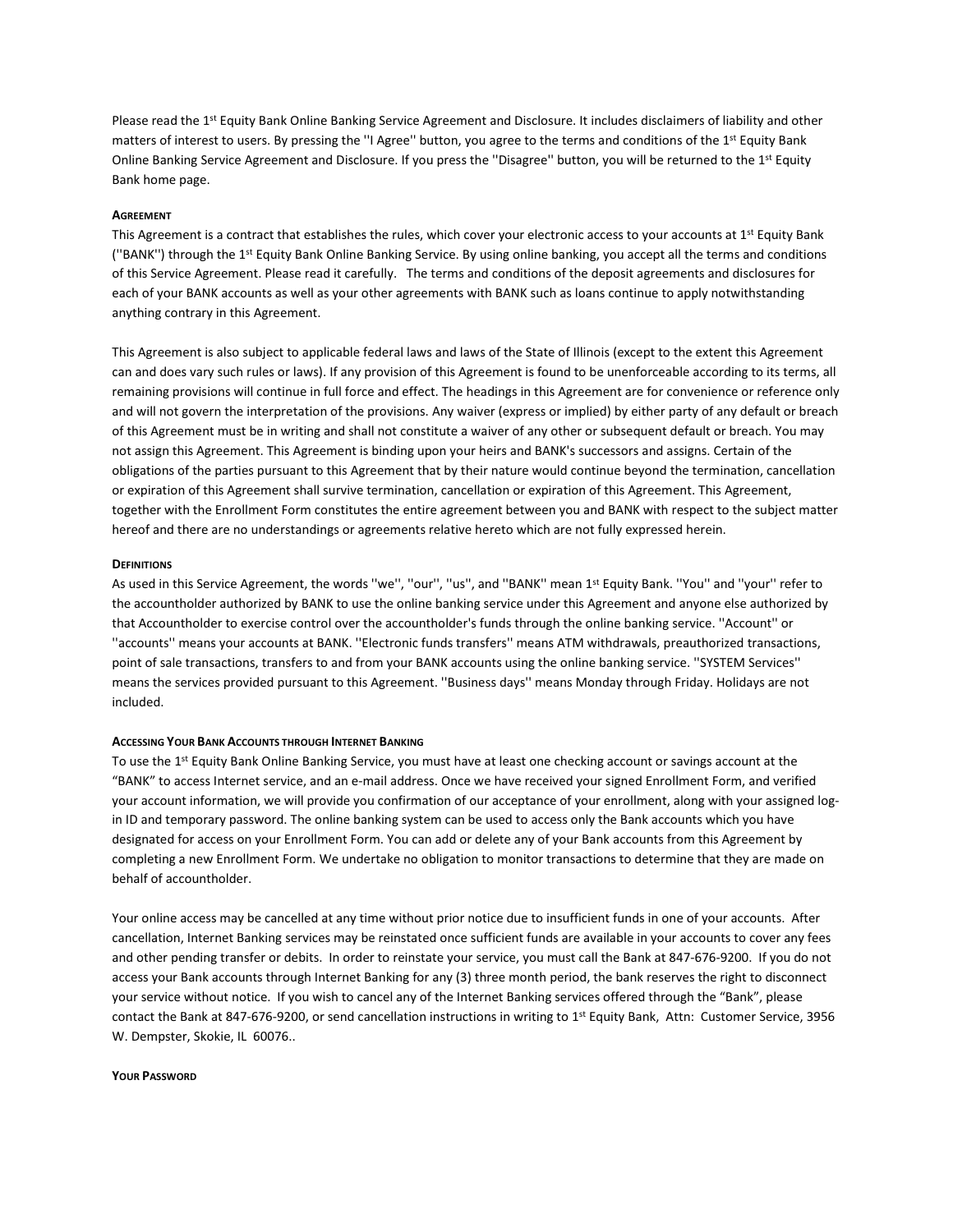For security purposes, you are required to change your password upon your initial login to the online banking service. You determine what password you will use and the identity of your password is not communicated to us. You agree that we are authorized to act on instructions received under your password. You accept responsibility for the confidentiality and security of your password and agree to change your password regularly. Upon three unsuccessful attempts to use your password, your access to online banking system will be revoked. To re-establish your authorization to use, you must contact us to have your password reset or to obtain a new temporary password.

We recommend that you create a password that utilizes both alpha and numeric characters for purposes of security. The minimum password length is 6 and the maximum password length is 17. One Numeric and one alpha character are required in your password. Your password should not be associated with any commonly known personal identification, such as social security numbers, address, date of birth, and should be memorized rather than written down.

### **ONLINE BANKING SERVICES**

You can use the online banking system to: Check the balance of your account; View Bank account histories and transfer funds between your Bank accounts.

The "BANK" may, from time to time, introduce new online services. We will notify you of any new services. By using these services when they become available, you agree to be bound by the rules communicated to you concerning these services.

### HOURS OF ACCESS

You can use the online banking system seven days a week, twenty-four hours a day, although some or all online banking services may not be available occasionally due to emergency or scheduled system maintenance. We agree to post notice of any extended periods of non-availability on the bank's website.

### **SECURITY**

You understand the importance of your role in preventing misuse of your accounts through the online banking system and you agree to promptly examine your paper statement for each of your BANK accounts as soon as you receive it. You agree to protect the confidentiality of your account and account number, and personal identification information, such as your driver's license and social security number. You understand that personal identification by itself, or together with information related to your account, may allow unauthorized access to your account. Your password and login ID are intended to provide security against unauthorized entry and access to your accounts. Data transferred via online banking is encrypted in an effort to provide transmission security and the online banking service utilizes identification technology to verify that the sender and receiver of transmissions can be appropriately identified by each other. Notwithstanding our efforts to ensure that the online banking system is secure, you acknowledge that the Internet is inherently insecure and that all data transfers, including electronic mail, occur openly on the Internet and potentially can be monitored and read by others. We cannot and do not warrant that all data transfers utilizing the online banking system, or e-mail transmitted to and from us, will not be monitored or read by others.

## RSA MULTIFACTOR AUTHENTICATION SOLUTION

BANK has added an additional layer of login security for Internet Banking customers. When setup your initial Internet Banking login, you will be issued an image, which can be changed by you at a later date. You will then create an authentication phrase, which will be electronically attached to your image. Also, you will be required to select and answer challenge questions. For additional security, those questions may be presented when you log into Internet Banking. Bank staff will never have access to these questions or answers.

#### SECURITY PRACTICES ON YOUR COMPUTER

BANK recommends the following security practices on your computer:

- Do not use public internet stations or kiosks for accessing our Internet Banking website;
- Passwords should consist of combinations of letters, numbers and special characters;
- Do NOT use the "Save Password" feature on your browser;
- Anti-Virus Software should be used and kept up-to-date;
- Your operating system should be kept up-to-date with current security patches;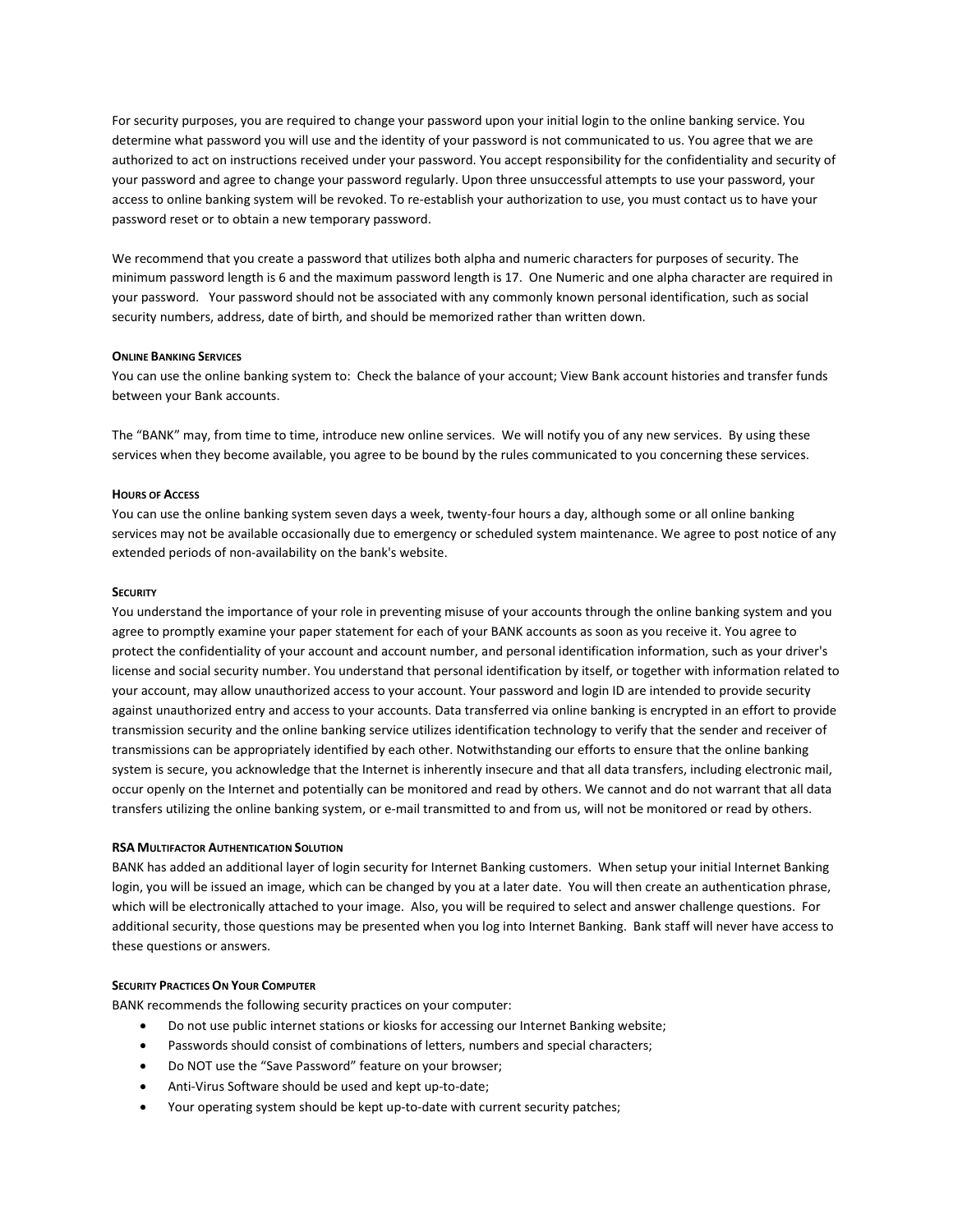- Block SPAM Email and Pop-up advertising, which are often carriers of spyware, viruses, Trojans, and other malicious code; and
- Protect your computer from spyware and keystroke loggers. Bank suggests you consult an expert if you need assistance implementing any of these recommendations.

# **FFES**

There are no monthly or transaction fees for accessing your accounts through Internet Banking. Please note your online service provider and telecommunications provider may assess additional fees.

# POSTING OF TRANSFERS

Transfers initiated through the online banking service before 5:00 p.m. (Central Time) on a business day are posted to your account the same day. Transfers completed after 5:00 p.m. (Central Time) on a business day, Saturday, Sunday or federal holiday, will be posted the next business day. Transfers are identified based upon the login ID of the user who made the electronic transfer. Accordingly you understand and acknowledge that the view posting screens will not reflect transfers made by multiple users from the same account if multiple login ID's are used. You agree to communicate with any other persons with authorized access to your accounts concerning any transfers from your accounts to avoid overdrafts.

# OVERDRAFTS (ORDER OF PAYMENTS, TRANSFERS, AND OTHER WITHDRAWALS)

If your account has insufficient funds to perform all electronic funds transfers you have requested for a given business day, then:

A) Electronic funds transfers involving currency disbursements, like ATM withdrawals, will have priority;

B) Electronic fund transfers initiated through the online banking service which would result in an overdraft of your account may, at our discretion, be cancelled;

C) However, in the event the electronic funds transfers initiated through the online banking service which would result in an overdraft to your account are not cancelled, overdraft charges may be assessed pursuant to the terms of the deposit agreement for that account.

# LIMITS ON AMOUNTS AND FREQUENCY OF SYSTEM TRANSACTIONS

The numbers of transfers from BANK accounts and amounts which may be transferred are limited pursuant to the terms of the applicable deposit agreement and disclosure for those accounts. If a hold has been placed on deposits made to an account from which you wish to transfer funds, you cannot transfer the portion of the funds held until the hold expires.

# DISCLOSURE OF ACCOUNT INFORMATION AND TRANSFERS

You understand information about your accounts or transfers you make may automatically be disclosed to others. For example, tax laws require disclosure to the government of the amount of interest you earn, and some transactions, such as large currency and foreign transactions, must be reported to the government. We may also provide information about your accounts to persons or companies we believe would use the information for reasonable purposes, such as when a prospective creditor seeks to verify information you may have given in a credit application or a merchant calls to verify a check you have written. In addition, we routinely inform credit bureaus when accounts are closed because they were not handled properly. We may also seek information about you from others, such as the credit bureau, in connection with the opening or maintaining of your account or in connection with approving your access to the online banking service. You agree and hereby authorize all of these transfers of information.

# PERIODIC STATEMENTS

You will not receive a separate online banking service statement. Transfers to and from your accounts will appear on the respective periodic paper statements for your BANK accounts.

#### CHANGE IN TERMS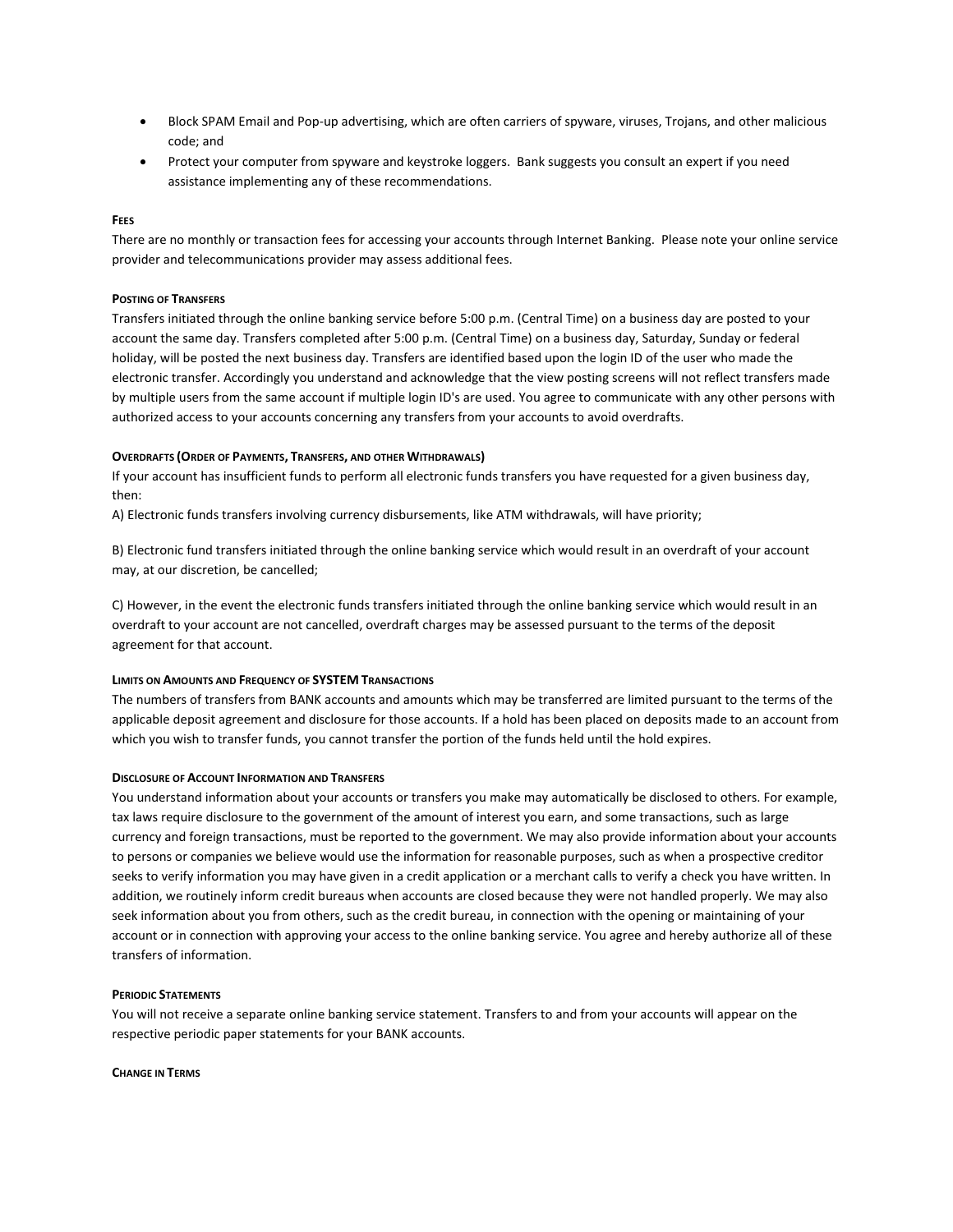We may change any term of this Agreement at any time. If the change would result in increased fees for any online banking service, increased liability to you, or stricter limitations on the type or frequency or dollar amount of transfers, we agree to give you notice at least 21 days before the effective date of any such change, unless an immediate change is necessary to maintain the security of an account or our electronic fund transfer system. We will post any required notice of the change in terms on the 1st Equity Bank website or forward it to you by e-mail or postal mail. If advance notice of the change is not required, we will notify you of the change in terms within 30 days after the change becomes effective. Your continued use of any or all of the subject SYSTEM Services indicates your acceptance of the change in terms. We reserve the right to waive, reduce or reverse charges or fees in individual situations. You acknowledge and agree that changes to fees applicable to specific accounts are governed by the applicable deposit agreements and disclosures.

# IN CASE OF ERRORS OR QUESTIONS ABOUT YOUR ELECTRONIC TRANSFERS

Telephone us at 847-676-9200; Fax Bank at 847-676-9201 or write us  $1^{st}$  Equity Bank, Attn: Customer Service, 3956 W. Dempster, Skokie, IL 60076 as soon as you can, if you think your paper statement is wrong, or if you need more information about a transfer listed on your paper statement. Should you use email to contact the BANK, use electronic secure mail only. We must hear from you no later than 60 days after we sent the FIRST paper statement upon which the problem or error appeared. When you contact us, provide the following information:

A) Tell us your name and account number.

B) Describe the error or transfer you are unsure about and explain as clearly as you can why you believe it is in error, or why you need more information.

C) Tell us the dollar amount of the suspected error.

If you contact us orally, we may require that you send us your complaint or question in writing within 10 business days.

We will communicate to you the results of our investigation within 10 business days after you contact us and will correct any error promptly. If we need more time, however, we may take up to 45 days to investigate your complaint or question. If we decide to do this, we will provisionally credit your account within 10 business days for the amount you think is in error, so that you will have the use of the money during the time it takes us to complete our investigation. If we ask you to put your complaint or question in writing and WE DO NOT receive it in the form of a paper writing within 10 business days, we may not provisionally credit your account.

We will tell you the results within 3 business days after completing our investigation. If we decided that there was no error, we will send you a written explanation. You may ask for copies of the documents we used in our investigation.

1<sup>st</sup> Equity Bank Liability for Failure to Make a Transfer

If we do not complete as transfer to or from your account on time or in the correct amount, according to our agreement with you when you have properly instructed us to do so, we will be liable for your losses or damages caused as a result. However, there are exceptions. We will NOT be liable, for instance:

A) If, through no fault of ours, you do not have enough money in your account to make a transfer.

B) If a legal order directs us to prohibit withdrawals from the account.

C) If your account is closed, or if it has been frozen.

D) If the transfer would cause your balance to go over the credit limit of an established line of credit set up to cover overdrafts.

E) If you, or anyone authorized by you, commits any fraud or violates any law or regulation.

F) If any electronic terminal, telecommunication device, or any part of the SYSTEM electronic fund transfer system is not working properly and you knew about the problem when you started the transfer.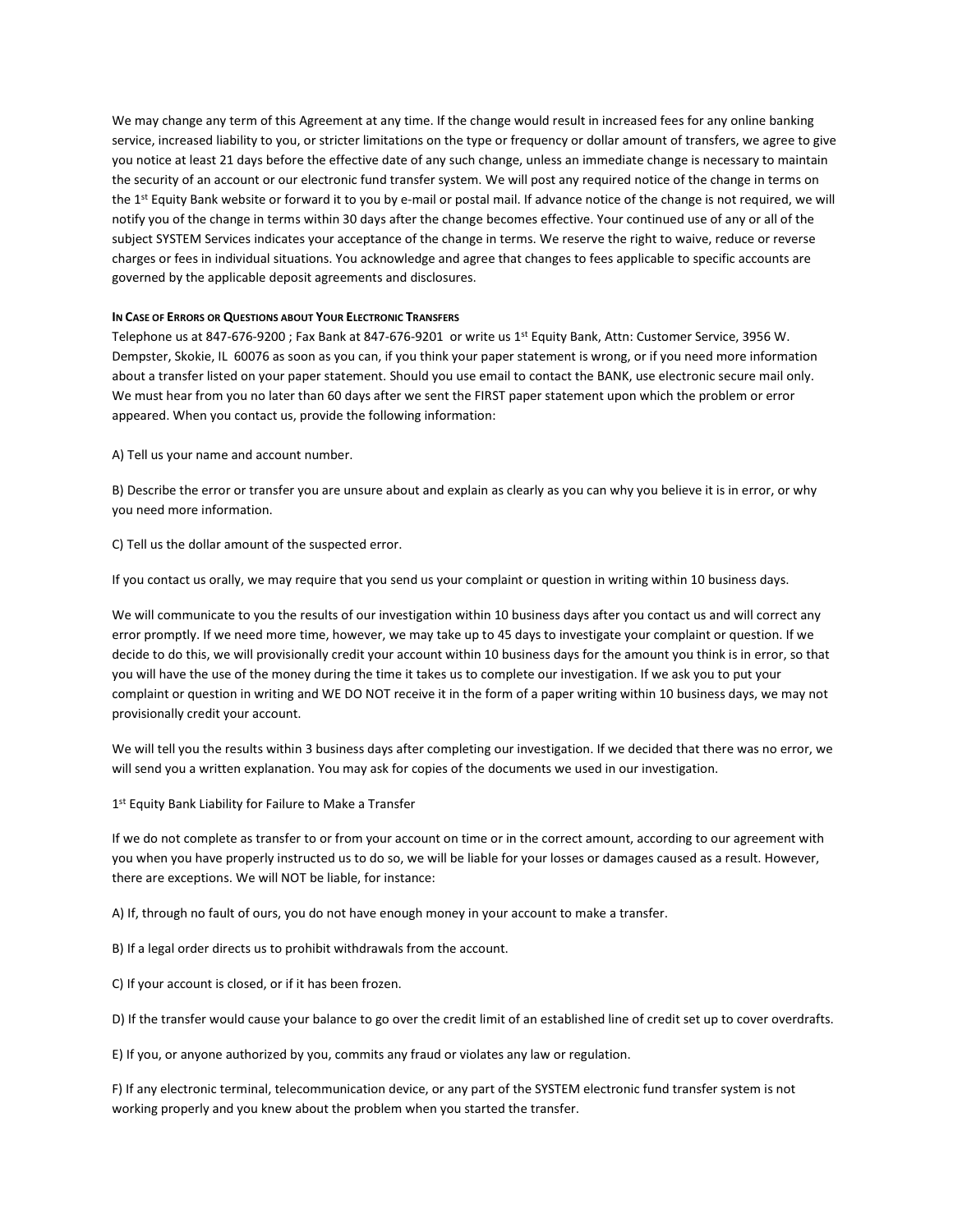G) If you have not properly followed the on-screen instructions for using the SYSTEM.

H) If circumstances beyond our control (such as fire, flood, interruption in telephone service or other communication lines) prevent the transfer, despite reasonable precautions that we have taken.

### DISCLAIMER OF WARRANTY AND LIMITATION OF LIABILITY

We make no warranty of any kind, express or implied, including any implied warranty of merchantability or fitness for a particular purpose, in connection with the SYSTEM Services provided to you under this Agreement. We do not and cannot warrant that SYSTEM will operate without errors, or that any or all SYSTEM Services will be available and operational at all times. Except as specifically provided in this Agreement, or otherwise required by law, you agree that our officers, directors, employees, agents, or contractors are not liable for any direct, incidental, special or consequential damages under or by any reason of any services or products provided under this agreement or by reason of your use of or access to SYSTEM, including loss of profits, revenue, data or use by you or any third party, whether in an action in contract or tort or based on a warranty. Further, in no event shall liability of BANK and its affiliates exceed the amounts paid by you for services provided to you through SYSTEM.

#### PRODUCTS AND SERVICES

The products and services referred to on 1<sup>st</sup> Equity Bank's website are offered by or through the BANK. The products and services and the applicable terms and conditions may change at any time. There may be eligibility requirements for these products and services and they may not be available in all geographic areas.

### COPYRIGHTS AND TRADEMARKS

The trademarks, logos, and service marks displayed by the SYSTEM or on 1st Equity Bank's website are the property of the "BANK" and other parties. You are prohibited from using any trademarks, logos, or service marks without the written permission of the "BANK" or the party who owns the logo or mark. ALL content displayed or available through SYSTEM or the 1<sup>st</sup> Equity Bank website is protected by copyright. You are prohibited from modifying, copying, distributing, transmitting, displaying, publishing, selling, licensing, creating derivative works, or using any content of the SYSTEM service or  $1^{st}$  Equity Bank's website for any commercial, public or unlawful purpose.

#### LINKED INTERNET WEBSITES

1<sup>st</sup> Equity Bank provides links to other websites for your convenience. 1<sup>st</sup> Equity Bank does not endorse or accept responsibility for any linked sites. The BANK makes no representations about any website you may access through the SYSTEM or through 1st Equity Bank's website. Any website linked to the SYSTEM or  $1<sup>st</sup>$  Equity Bank's website is independent of the "BANK". As a result, the "BANK" cannot control products, services, materials, or information contained, in or available through websites. The quality and dependability of the other web sites may vary as they are updated and altered. Access to any other websites linked to the SYSTEM or 1<sup>st</sup> Equity Bank's website is at your own risk.

#### YOUR RIGHT TO TERMINATE

You may cancel your SYSTEM service at any time by providing us with written notice by postal mail or fax. Your access to SYSTEM will be suspended within 3 business days of our receipt of your instructions to cancel the service. You will remain responsible for all outstanding fees and charges incurred prior to the date of cancellation. Our Right to Terminate

You agree that we can terminate or limit your access to SYSTEM Services for any of the following reasons:

A) Without prior notice, if you have insufficient funds in any one of your BANK accounts. SYSTEM service may be reinstated, at our sole discretion, once sufficient funds are available to cover any fees, pending transfers, and debits.

B) Upon reasonable notice, for any other reason in our sole discretion

Consent to Electronic Delivery of Notices